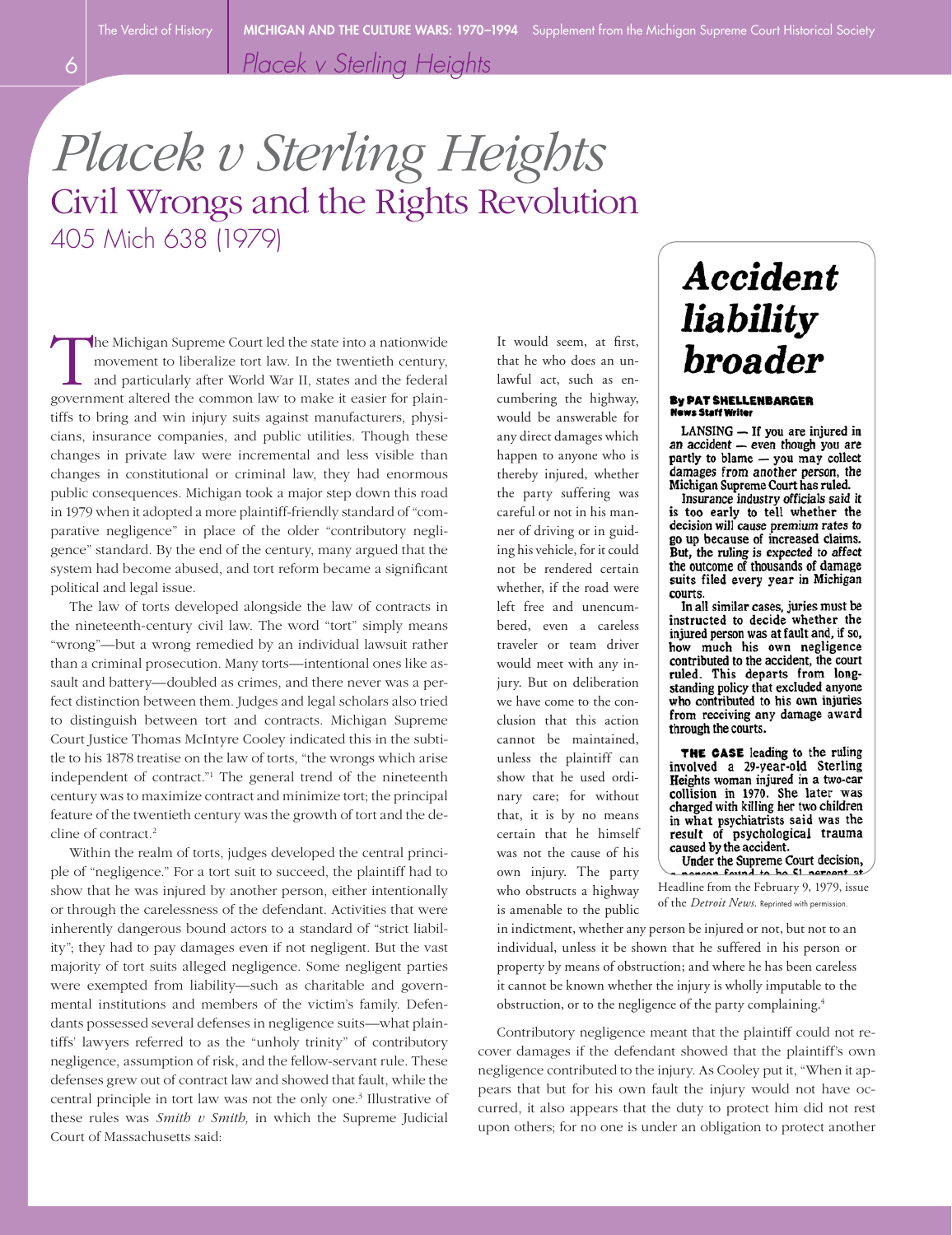### *Placek v Sterling Heights*

against the consequences of his own misconduct or neglect." He continued, "No man shall base a right of recovery upon his own fault. Between two wrong-doers, the law will leave the consequences where they have chanced to fall."5 This principle illustrated the dual nature of tort law. It tried to compensate injured victims—to restore them to their condition before the injury. But it also sought to deter bad and irresponsible behavior, and thus those who were themselves negligent ought not be rewarded. Very much like the simultaneously developing law of contract, tort law tried to recognize the independence and self-responsibility of the individual. Oliver Wendell Holmes, Jr. reiterated this principle in his 1881 classic, *The Common Law.* "The general principle of our law is that loss from accident must lie where it falls."6

Critics denounced the contributory principle as inhumane and unfair to injured plaintiffs. "The attack upon contributory negligence has been founded upon the obvious injustice of a rule which visits the entire loss caused by the fault of two parties on one of them alone, and that one the injured plaintiff, least able to bear it, and quite possibly much less at fault than the defendant who goes scot free," wrote William Prosser, the twentieth-century dean of modern tort law. "No one ever has succeeded in justifying that as a policy, and no one ever will."7 It seemed to be especially unjust to employees who were injured on the job. Injured workmen faced the hurdles of "assumption of risk"—the idea that the worker understands the ordinary hazards of a job and calculates the dangers into the employment contract (higher wages for more dangerous jobs).<sup>8</sup> They also could not recover for injuries that were due to the negligence of their "fellow servants." A railroad, for example, paid for the injuries to passengers that resulted from the negligence of railroad employees, but they were not responsible for injuries that employees inflicted upon one another. Such a principle "strikes the twentieth-century observer as the archetypical doctrine of an age entranced with the idea that each man was equally capable of protecting himself against injury," one historian observes. "In its most extreme applications the doctrine seems almost a parody of itself."9 As a result, judges did not apply the principle in a doctrinaire way, but fashioned numerous exceptions to mitigate it.10

Many historians concluded that the whole nineteenth-century common-law legal system worked to shift the burden of industrialization from entrepreneurs and capitalists onto workers, farmers, and consumers. The law of torts and contracts permitted the sharp and the shrewd, the wealthy and the powerful, to profit without worrying about the injuries that their railroads and mills caused to the public. It allowed businesses to "externalize" the costs of accident and injury onto society through a legal system that permitted "civil wrongs." In effect, the law provided a "subsidy" for industrial developers. Virginia law professor Charles O. Gregory inferred that Chief Justice Lemuel Shaw adopted the assumption-of-risk principle in 1850 out of "a desire to make risk-creating enterprise less hazardous to investors and entrepreneurs than it had been previously at common law…. Judicial subsidies of this sort to youthful enterprise removed pressure from the pocket-books of investors and gave incipient industry a chance to experiment on low-cost

operations without the risk of losing its reserve in actions by injured employees. Such a policy no doubt seems ruthless; but in a small way it probably helped to establish industry, which in turn was essential to the good society as Shaw envisaged it."11 Gregory noted that this explanation was "pure speculation"; later historians developed the "subsidy" thesis in more detail, arguing that courts and federal courts especially—were biased in favor of big business interests and against the people.12 But other scholars have concluded that "the nineteenth century negligence system was applied with impressive sternness to major industries and that tort law exhibited a keen concern for victim welfare."13 Another concludes that, however rigorous and harsh the rationalistic legal rules might have been, individual judges tempered them with a "jurisprudence of the heart" in particular cases.<sup>14</sup> Scholars in the "law-and-economics movement" have defended the negligence-based tort system as both just and efficient.15

It is clear that judges fashioned exceptions to the contributory negligence doctrine all along. Juries often decided not just facts, but whether the facts showed negligence, and they tended to favor injured plaintiffs over corporate defendants. Contributory negligence did not prevent recovery in cases of intentional torts in which defendants were willful, wanton, or reckless or violated a statute. Judges also devised the "last clear chance" doctrine: if the plaintiff could show that the defendant had a clear opportunity to escape the consequences of the plaintiff's negligence and did not take it, the defendant would be liable. This qualification to contributory negligence arose in an English case in which plaintiff Davies left his ass fettered in the highway and the defendant drove into it.16 Americans rapidly embraced the "jackass doctrine." As one commentator noted, "The groans, ineffably and mournfully sad, of Davies' dying donkey, have resounded around the earth. The last lingering gaze from the soft, mild eyes of this docile animal…has appealed to and touched the hearts of men. There has girdled the globe a band of sympathy for Davies' immortal critter."17 Commentators disparately described last clear chance as "an arbitrary modification of a harsh rule" or "an exception based on sound policy and judgment."18

However harsh and biased nineteenth-century tort law may have been, it was turned in a pro-plaintiff direction in the twentieth century. The federal government led the way, in regulating the interstate railroad system. It imposed safety standards on the railroads, and made the railroads liable for the injury or death of employees, abrogating the contributory-negligence and fellowservant doctrines, in the federal Employers Liability Act of 1906. The law established what was known as "comparative negligence," in which the court calculated how much of the plaintiff's injuries were due to his own negligence, and deducted that from the amount of the award. Many states enacted workmen's compensation acts, and work-related injuries were gradually eased out of the tort system.19 States then applied comparative negligence to other suits; Mississippi in 1910 was the first to do so.20

At the same time, plaintiff attorneys began to employ new, more aggressive tactics in personal-injury cases. Traditionally, the American legal profession discouraged litigation. Attorney selfrestraint was a matter of professional ethics, and often limited by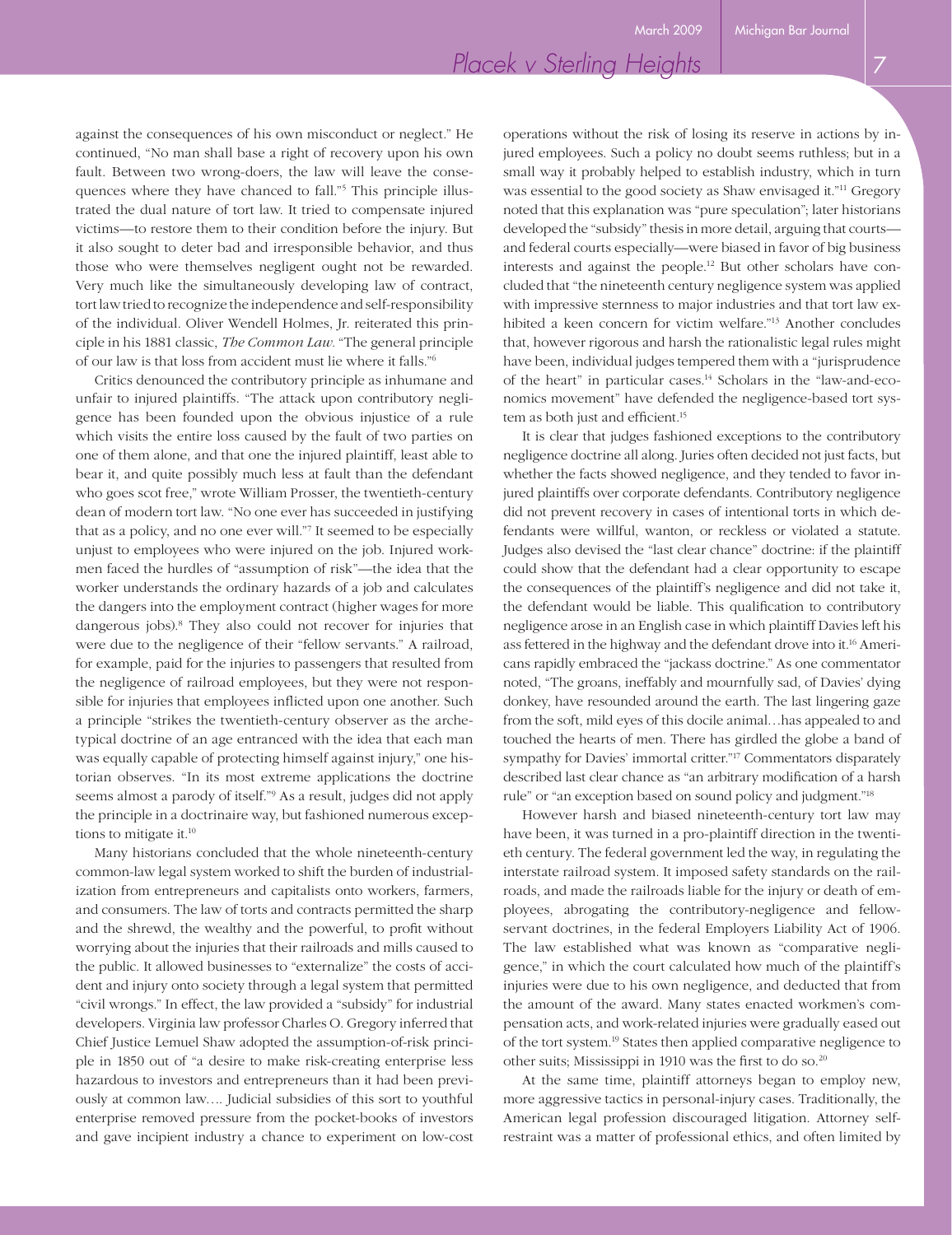#### *Placek v Sterling Heights*

law. Lawyers were not allowed to advertise, for example, and could be disbarred or prosecuted for practices like "champerty" and "barratry," or the stirring up of disputes and litigation. By the turn of the century, a new breed of lawyers began to challenge these standards. They were often immigrants in the new industrial cities, educated in night law schools. They worked on contingency fees, taking a percentage of a successful plaintiff's award, and getting nothing if the suit failed. The older legal establishment derided them as "ambulance-chasers" and a threat to professional standards. The elite bar also vented its prejudice against the social and ethnic (often Jewish) origins of the new plaintiff bar.<sup>21</sup> For their part, the plaintiff attorneys were not just making a living for themselves, but providing legal services to a clearly underserved community.

A reorientation among legal academics also helped to shift the nature of tort law. Nineteenth-century civil law strove to keep liability connected to negligence or fault, and to minimize litigation. As one critic put it, "ideally, nobody should be liable to anyone for anything."22 Law professors increasingly looked upon the litigation system as a source of redistributing risk and resources to redress the socioeconomic inequality that the industrial revolution had produced. "Quickly after the turn of the century the idea grew that industrial injuries should be considered an unavoidable part of the productive process and that compensation should be awarded automatically as a normal cost of doing business," one historian notes.<sup>23</sup> Manufacturers and employers were wealthy enough to absorb the costs, through liability insurance, safety measures, or by charging higher prices for their products. If contract could be absorbed into tort law, and the role of fault or negligence could be reduced or eliminated, then litigation could act as a kind of social insurance system.

A group of reform-minded scholars, often among the group loosely referred to as "legal realists," undertook this transformation, constructing what has been called the theory of "enterprise liability." The two most important theorists were Fleming James and Friedrich Kessler. James' scholarship focused on the goal of legal reform to make it easier for plaintiffs to win their suits. He argued, for example, that the injured are inherently at risk for accidents, and not responsible for their injuries. Thus tort law could not effectively fulfill its function of deterring irresponsible behavior. Without any role for fostering personal responsibility, tort law could concentrate on its compensatory function. Kessler was more radical, arguing that the burdens of litigation should be shifted from individual plaintiff to corporate defendant because corporations had monopoly power. Not only did nineteenth-century tort law oppress injured individuals, it threatened to bring fascism to America, as it had in his native Germany. Nineteenth-century principles of liberty of contract and individual fault had been instruments of liberation in their day, but now they served to maintain giant concentrations of capital. For these theorists, as nineteenthcentury negligence doctrine "externalized," imposing the social costs of industrialization on the individual, so twentieth-century law should "internalize," and impose the cost of the harm done by individuals on society at large. William Prosser enlisted the ideas of James and Kessler in his campaign to reform tort law.24

A more general and important point that the realists made was that the law was an instrument of social policy, and that judges did not merely "discover" principles of law, or interpret statutes or the constitution in a neutral way, but, at least to some degree, made it. Law and judging were inescapably political; lawyers and judges should embrace their role as policymakers and "social engineers." Many judges began to move in the direction of expressly taking consideration of public policy into account, and gradually altered the principles of old contract and tort law. One limitation on product-liability litigation, for example, was the principle of "privity of contract." Manufacturers were only liable for product defects to those with whom they had a contractual relation. In 1916, New York Court of Appeals Justice Benjamin Cardozo, among the most prominent of the realist judges, allowed a suit by an automobile driver against the Buick Motor Company, rather than against the dealer who sold the car.<sup>25</sup> Justice Roger Traynor of the California Supreme Court took a similar approach, using the arguments of the realist academics to extend the principle of strict liability in tort suits.26 Holding that manufacturers were liable not just to their contractual partners, but to the public generally, was typical of the decline of contract and the rise of tort, as American social thought moved from nineteenth-century individualism to twentiethcentury collectivism.27

The Michigan Supreme Court was not as active as these courts, but did curtail the doctrines of negligence and privity in the 1940s– 1950s.<sup>28</sup> Indeed, after the New Deal and Democratic Party ascendancy had placed many liberal reformers on the federal and state courts, many observers claimed that the courts were biased in favor of plaintiffs and against business.<sup>29</sup> Political scientists wrote that Democratic members of the Michigan Supreme Court were statistically biased toward plaintiffs in workmen's compensation cases, for example.30 Michigan abandoned the privity requirement after many other states, in 1958, when a Democratic majority sat on the Court.<sup>31</sup> After that, the Michigan Supreme Court eagerly adopted liberal liability standards. The Democratic majority on the Court showed a "penchant…for 'rough justice' over 'ancient rules,'" a scholar noted.32 Liberal activism fed upon the frisson of liberal reform in the 1960s–1970s, especially the consumer and environmental movements marked by Ralph Nader's 1965 book, *Unsafe at Any Speed,* which exposed the hazards produced by the auto industry.33

Plaintiffs frequently asked Michigan courts to abandon the contributory negligence standard and adopt comparative negligence. Thirteen states did so by statute between 1971 and 1973. In some of these states, the comparative standard was a compromise, which staved off calls for a complete no-fault system like that in automobile accidents. The Florida and California supreme courts ended contributory negligence in the next two years.<sup>34</sup>

In 1970, Patricia and Joseph Placek were driving through an intersection in Sterling Heights, to the left of a car making a right turn in front of them. Police officer Richard Ernst was driving through the intersection, on an emergency run, with siren and lights on. The Placeks said that they did not hear or see the police car before it collided into them; the police admitted that only cars directly in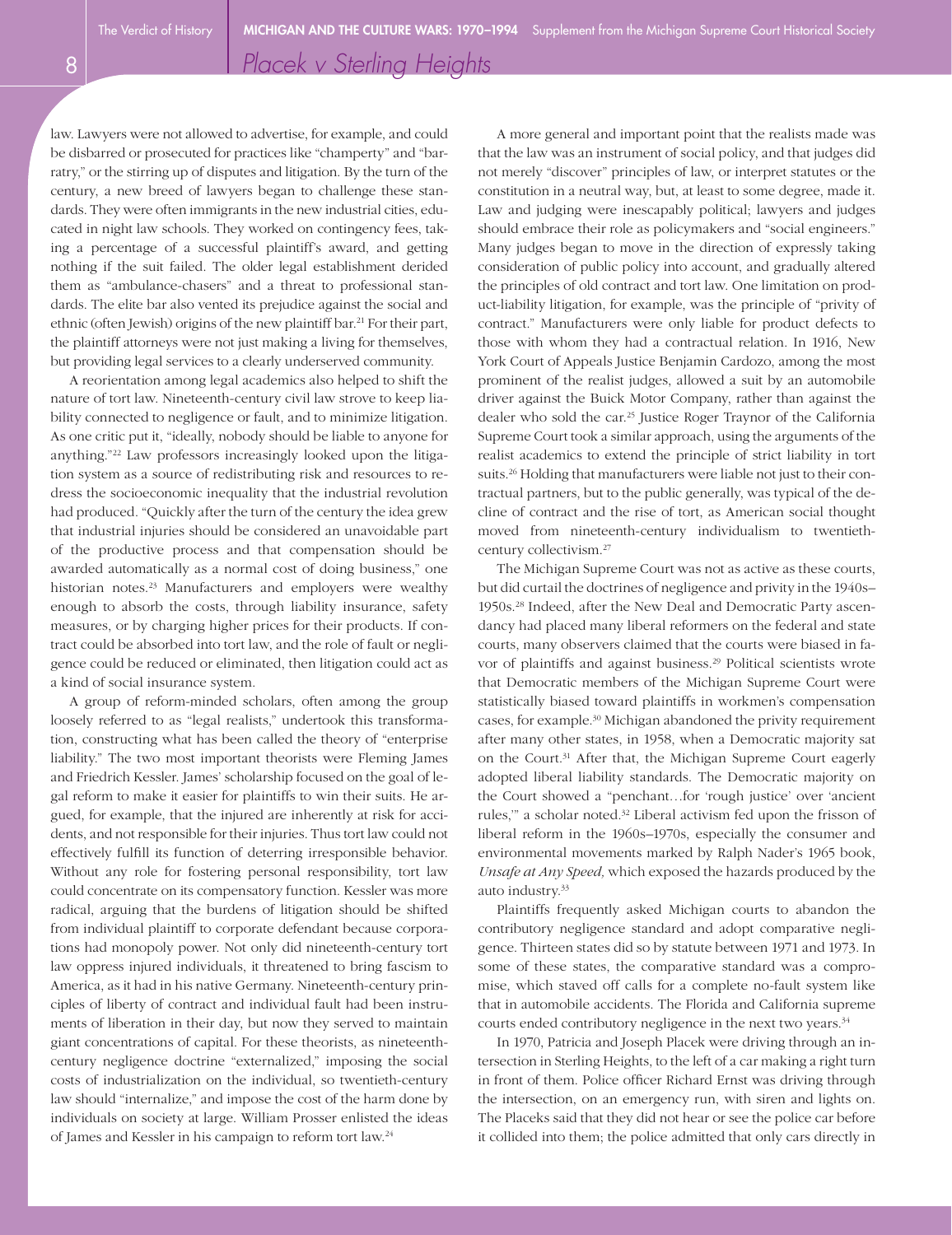front of them would have. Patricia Placek became wracked by pain that required heavy medication, and her condition introduced great strain in her marriage. When Joseph Placek threatened to divorce her and take custody of their children, Patricia shot them. She was charged with murder but found not guilty by reason of insanity.<sup>35</sup> The Placeks then sued the City of Sterling Heights. A first trial in 1972 found for the City, but the Placeks appealed to the Court of Appeals, which overturned the decision and ordered a new trial, because the trial judge had allowed the jury to consider that the Placeks had not been wearing seat belts.<sup>36</sup> A new trial also denied recovery to the Placeks on contributory negligence grounds; the Court of Appeals sustained this judgment without opinion. The Placeks appealed to the Michigan Supreme Court, which heard the case in 1978, over eight years after the accident.

The Supreme Court of the late 1970s was recovering from some internal agony. Dissatisfaction with Thomas "the Mighty" Kavanagh's leadership led the associate justices to oust him and install Thomas "the Good" Kavanagh as chief justice in 1974. Thomas the Mighty then died suddenly of cancer. Shortly after that, Justice John B. Swainson was indicted in federal court on bribery charges related to an effort to overturn the conviction of John J. Whalen, an organized crime figure. Swainson was a rising star in Michigan politics, a popular former governor and World War II veteran who had lost both legs below the knees in France. Three Supreme Court justices testified that Swainson had not tried to influence their decisions in the Whalen case. Swainson was acquitted of the more serious charges, but convicted of perjury, and resigned from the Court in 1975; he served 60 days in a halfway house in Detroit.<sup>37</sup>

But the Court began a period of recovery and stability in 1977. The members of the Court remained the same for six years—after the 1946–1952 period, a twentieth-century record for continuity. In partisan terms, the Court was evenly divided. Democrats T. G. Kavanagh and "Soapy" Williams had been joined by Blair Moody, Jr., in 1977. The senior Republican and chief justice was Mary S. Coleman, the first woman to serve on the Michigan Supreme Court, beginning service in 1973. John W. Fitzgerald and James L. Ryan joined the Court in the next two years. The swing vote was held by Justice Charles Levin. Scion of a family of prominent Michigan Democratic politicians, Levin ran as an Independent. He formed his own political party in 1972, nominated himself for an open seat on the Supreme Court, and was elected.38 Justices Williams, Kavanagh, and Levin had already voted to replace contributory negligence and adopt comparative negligence in a 1977 case, but the three Republicans opposed them and left the Court tied.<sup>39</sup>

Justice Williams wrote the opinion that granted the Placeks a third trial based on the comparative negligence standard. "There is little dispute among legal commentators that the doctrine of contributory negligence has caused substantial injustice," he wrote. He noted that most other state courts and legislatures had done away with it, so that "the question before remaining courts and legislatures is not whether but when, how and in what form to follow this lead."40 Quoting a leading negligence reformer, Williams noted that "pure" comparative negligence did not allow a plaintiff to benefit from his own fault, since the damages awarded were reduced in proportion to his share of responsibility for the injury. "That is justice," he noted.<sup>41</sup>

But even if comparative negligence was a superior principle, was it appropriate for the Court, rather than the legislature, to adopt it? Former Governor Williams addressed this question of judicial lawmaking forthrightly. "There is no question that both this Court and the legislature have the constitutional power to change the common law." He noted that, "although the courts have not been the primary agencies for adoption of comparative negligence, they are certainly in as good, if not better, a position to evaluate the need for change, and to fashion that change." Such a policy "is consistent with this Court's responsibility to the jurisprudence of this state."42 Chief Justice Coleman's concurring opinion was even more explicit in its expression of legal realism. She recognized that the Court's decision "may be seen by some as usurping the legislative prerogative." "Historically, traditional notions of the role of appellate courts were that they merely discover and then declare the meaning of the common law. The reality that this body of law, as opposed to statutory law, was judge-made was ignored," she noted. "Modern jurisprudence has abandoned this ostrich-like approach, recognized the obvious and acknowledged that whenever a court overrules prior precedent it is functioning in a lawmaking capacity."43

While the Court unanimously adopted the comparative negligence standard, it split on the problem of the limits and application of judicial lawmaking. The majority held that the new standard would be applied not just to future cases, but retroactively to some cases, including pending retrials and appeals. The Republican justices did not want the new standard to be applied retroactively, but only prospectively. In the traditional distinction between legislating and judging, legislation applied only to future cases (thus the Constitution prohibits "ex post facto laws"), while Court decisions applied only to past cases. But decisions that work a clear and abrupt change in seemingly settled law raise profound problems if applied retroactively. When the United States Supreme Court imposed the "exclusionary rule" on the states, overturning criminal convictions based on illegally seized evidence, it did not require that all prisoners convicted on such evidence be released and retried, due to the obvious chaos that such an order would cause.<sup>44</sup> Chief Justice Coleman, pointing out that "it is difficult to imagine a more legislative-like decision" than this, urged the Court to apply it only prospectively for similar reasons of equity and policy.45

Though the *Placek* decision raised many detailed and technical questions of application, it provoked no immediate legislative reaction.46 The Placeks themselves settled out of court with the City of Sterling Heights.<sup>47</sup> The decision reinforced the movement of change in the law, sometimes described (often pejoratively) as "liberal judicial activism," that marked the 1960s–1970s in Michigan and the nation. It confirmed the legal realists' aspiration that, since judges were necessarily policymakers, they ought to use that power to foster progressive social policy. Since the New Deal, state legislatures and especially Congress had extended commercial regulation, and transferred supervision of the economy from judges to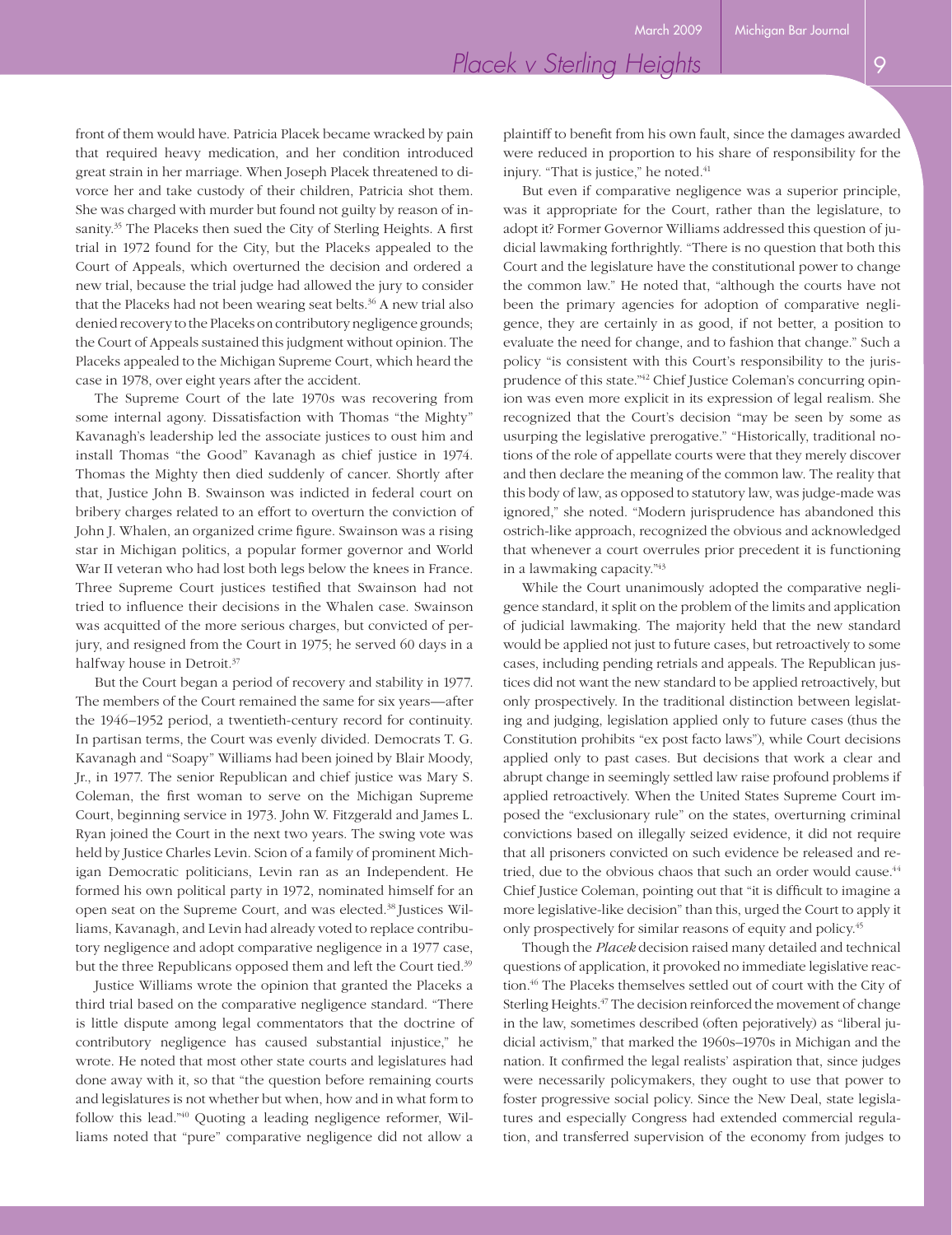#### *Placek v Sterling Heights*

administrators; labor, for example, had been largely removed from the realm of the common law and taken over by the National Labor Relations Board, workmen's compensation commissions, and antidiscrimination agencies. Decisions like *Placek* augmented judicial power. As one scholar observes, the new tort theories "appointed the judge as an agent of the modern state." They "charged the judge to internalize costs and distribute risks. Enterprise liability theory also allowed judges to join the effort to aid the poor. Indeed, the theory conceived of courts as possessing unique powers to achieve these ends in comparison to alternative branches of government."48 As in the apportionment and desegregation cases, the majority of the judiciary prided itself on having done the right thing when the political branches would not.

To some degree, the legal realists' hope that tort law would become part of a social engineering project had been realized. Plaintiff lawyers depicted themselves as crusaders for social justice, using the lawsuit to vindicate the rights of the poor, women, minorities, and consumers against irresponsible corporations. Indeed, tort plaintiffs acted as "private attorneys general," achieving public good in their private suits. "Private tort litigants serve the public interest by uncovering dangerous products and practices," two legal scholars recently claimed.<sup>49</sup> The legal and ethical limitations on plaintiff attorney activity were relaxed in these decades as well. "In 1975 one of the most widely quoted of the new legal ethicists [Monroe Freedman] could write of a 'professional responsibility to chase ambulances,'" one critic of the new mood observes. The United States Supreme Court permitted lawyers to advertise two years later.<sup>50</sup> Even more significant were the "mass tort" classaction suits, against manufacturers of asbestos and silicon breast implants, and ultimately the tobacco industry. Critics decried the "litigation explosion" in America, and a movement for tort law reform got underway in the 1980s. If the nineteenth-century ideal had been that "nobody should be liable to anyone for anything," the new principle was that "everybody was liable to everyone for everything." In this view, the legal system reinforced a social and cultural movement that devalued individual responsibility, blamed "society" for all problems, and focused on victimhood.<sup>51</sup>

In 1986, the American Tort Reform Association was established. It fed the widespread public sense that the litigation system had gotten out of control, influenced by many stories of outrageous lawsuits. The most famous (the "tort-reform poster-child") was the woman who sued McDonald's when she spilled scalding coffee on herself.52 Others included a woman who won a \$1.6 million judgment against a phonebook company that had led her to a physician who botched her liposuction surgery, a student who sued his school for stress caused by summer homework, and a city employee who backed his dump truck into his own car and sued the city.53 Such suits provided material for innumerable lawyer jokes among late-night TV comics and talk-radio hosts. They also spawned many "urban legends," such as the pregnant woman who sued the manufacturer for the failure of its contraceptive jelly, which she ate (on toast). Warning labels showed the extent of product-liability awards, such as the brass fishing lure with a three-pronged hook that cautioned "harmful if swallowed," and the cocktail napkin-map from a Hilton Head restaurant that warned, "not to be used for navigation."54

The advent of the "litigious society" fit the dour national mood of the 1970s. In the aftermath of the Vietnam War, the Watergate scandal, and the general social upheaval of the cultural revolution, American society appeared to be coming apart. The sense that the government and legal system were causes rather than solutions to the problems fueled a conservative political reaction, which, by 1980 ended the decades-long dominance of New Deal Democratic liberalism. The economic effects of the litigation system were significant. Litigation costs had grown at four times the rate of the economy since 1930, amounting to 2 percent of the national income. Average tort awards in Cook County (Chicago) rose in inflation-adjusted terms from \$52,000 to \$1.2 million between 1960 and 1984. By 1990, it was estimated that the tort-law system cost the country \$300 billion a year. The plaintiff bar took in \$40 billion in 2002; plaintiffs themselves netted only about half of the amount of judgments, after paying lawyers' fees and other costs. The indirect costs of increased liability were said to raise prices for everyone, and inhibit innovation. One West Virginia Supreme Court justice opined, "Much of my time is devoted to ways to make business pay for everyone else's bad luck."55 Michigan and other states of the industrial midwestern "Rustbelt" were especially hard-hit by the economic downturn of the 1970s, part of which, the conservative critics contended, resulted from government policies that grew out of the liberal rights revolution—union privileges and labor costs, environmental requirements, affirmative action, and the new tort regime. Detroit, a city of nearly two million in the 1950s, lost half its population by the end of the century.

Inevitably, it is difficult to balance the rights of criminal defendants and society's need for safety and order; so it is inevitably difficult to balance the conflicting rights and interests of plaintiffs and defendants in tort law. While it may be arguable that the abuses of the late twentieth century tort regime, however exaggerated by conservatives, exceeded those of a century earlier, similarly exaggerated by progressives, they seem to have provoked a greater political reaction.<sup>56</sup> Almost every state adopted some kind of tort reform in the 1980s–1990s, capping punitive damage awards, restricting comparative negligence, and doing away with doctrines like "joint and several liability," in which a plaintiff could recover the full amount of damages from any one of multiple defendants, regardless of the relative contribution of that defendant to the total injury. The Michigan legislature was especially active in tort reform. It punished frivolous lawsuits, limited joint and several liability, and headed off the possibility of mass-tort lawsuits to make the food industry liable for obesity. Since tort law remained a state issue, it became a factor in judicial appointments and elections. This was especially the case in 2000, when three Republicans who had established the first Republican majority on the Court in decades were up for re-election, and the Michigan Trial Lawyers Association raised hundreds of thousands of dollars to defeat them.57 If nothing else, the tort revolution made state Supreme Court elections around the country increasingly bitter, partisan, and expensive.